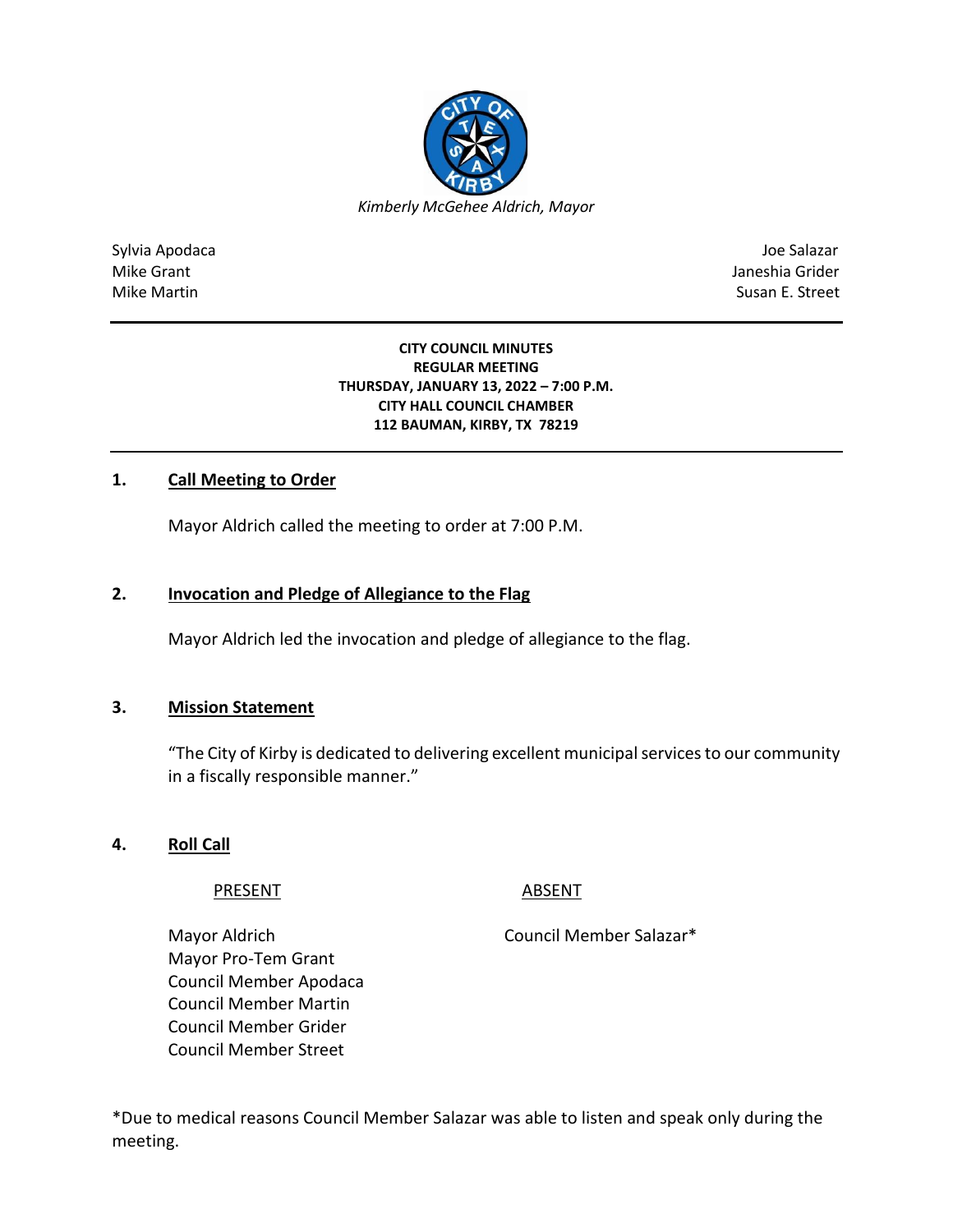#### **5. Citizen Participation**

1. Roger Romens – He spoke item 10. Executive session. He said six years ago he requested to do this and was told Council could not have the information because it was an HR matter.

2. Chris Garza - City Manager Vernon read an email from Chris Garza. He voiced his concerns about City Council, voting, street repairs, budget and zipper to repair streets. He wants the Council to work for everyone.

## **6. Consideration Of And Action On Minutes**

## a. Regular Minutes - December 9, 2021

Mayor Pro-Tem Grant moved to approve the regular minutes – December 9, 2021; seconded by Council Member Martin. The motion carried with a 5-0-1 vote. (Council Member Apodaca abstained.)

#### b. Regular Minutes - December 16, 2021

There was no official action taken on this item.

#### **7. Presentation**

## a. Employee Of The Quarter

Chief Cardona introduced Andrew Gonzales, Employee of the Quarter.

b. Fire Badge Pinning Ceremony

Chief Hilburn introduced Miles Bentz. He received his pin and Teresa Wagner, Police Secretary, officiated the Oath of Office as a Firefighter/EMT of the Fire Department.

## c. Blue Santa Donor Recognition – Officer Megan Thompson

Officer Thompson recognized Blue Santa Donor's. Mayor Aldrich, Dollar General – Foster & Kirby, Joe Salazar, BJ Voigt, Mike Grant, Gibson Plumbing, Kirby Cleaners, Auto Brake & Clutch and JD Air & Plumbing.

#### **8. Consent Agenda**

a. Approval Of Quarterly Investment Report For Period Ending September 30, 2021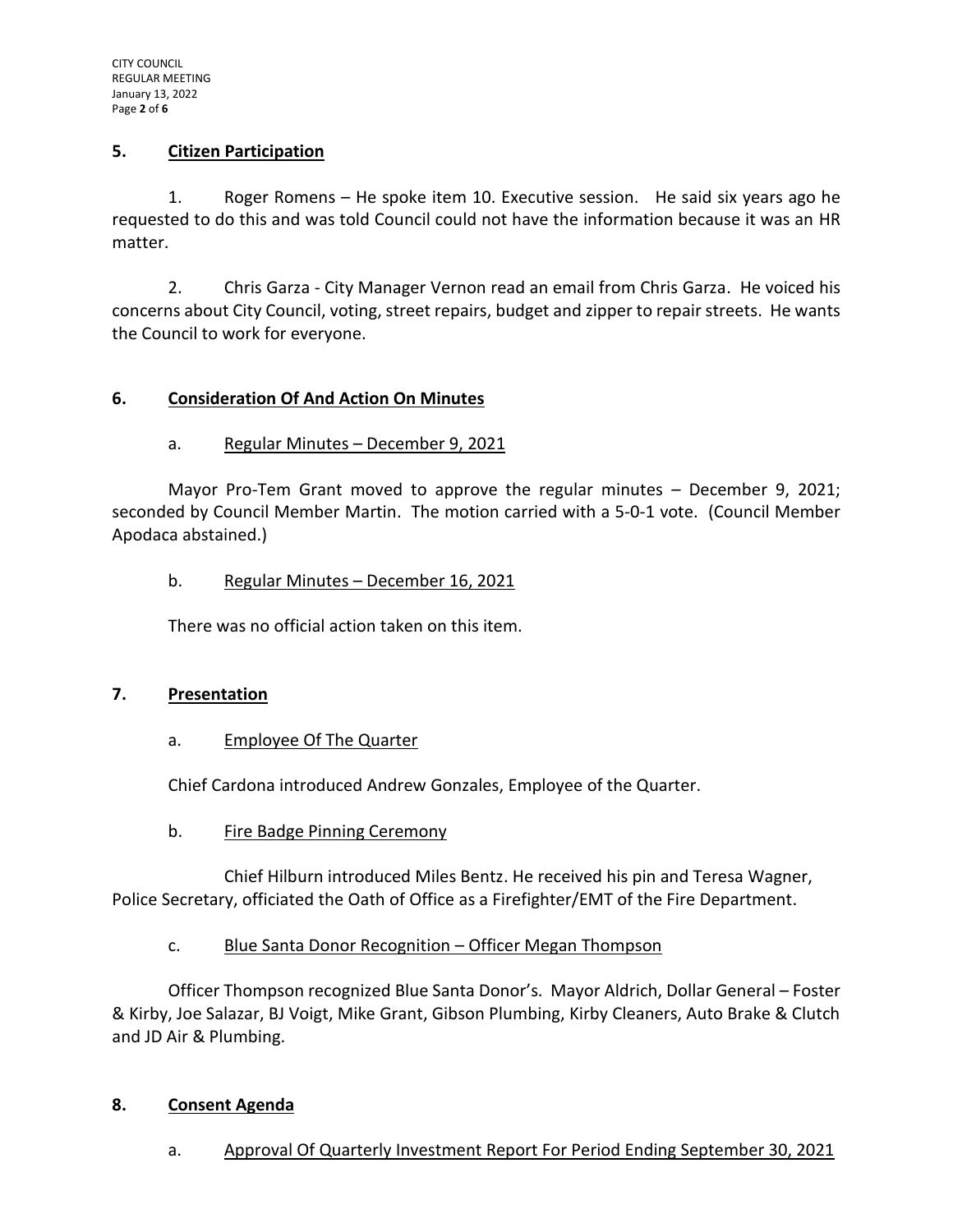No official action taken on this item.

#### **9. General Discussion And Possible Action**

a. Discussion And Possible Action On Resolution No. R-2022-740 Adopting The City Of Kirby Investment Policy.

Council discussed moving some of the funds into a CD.

No official action taken on this item.

b. Discussion And Possible Action On Resolution No. R-2022-741 Adopting The City Of Kirby Investment Strategy

Council discussed the Investment Strategy.

Council Member Street moved to accept Resolution No. R-2022-741 Adopting The City Of Kirby Investment Strategy; seconded by Mayor Pro-Tem Grant. The motion carried with a 6-0 vote.

AYES: 6 NAYES: 0

c. Discussion And Possible Action On Appointment Of A Member To The Economic Development Committee

Mayor Pro-Tem Grant moved to appoint Jody Flynn to the Economic Development Committee with a term expiring December 31, 2023; seconded by Council Member Apodaca. The motion carried with a 6-0 vote.

AYES: 6 NAYES: 0

d. Discussion And Possible Action On Appointment Of A Member To The Beautification And Recycle Committee

Council Member Apodaca moved to appoint Glenda Ehlers-Curtis to the Beautification and Recycle Committee; seconded by Council Member Martin. The motion carried with a 6-0 vote.

AYES: 6 NAYES: 0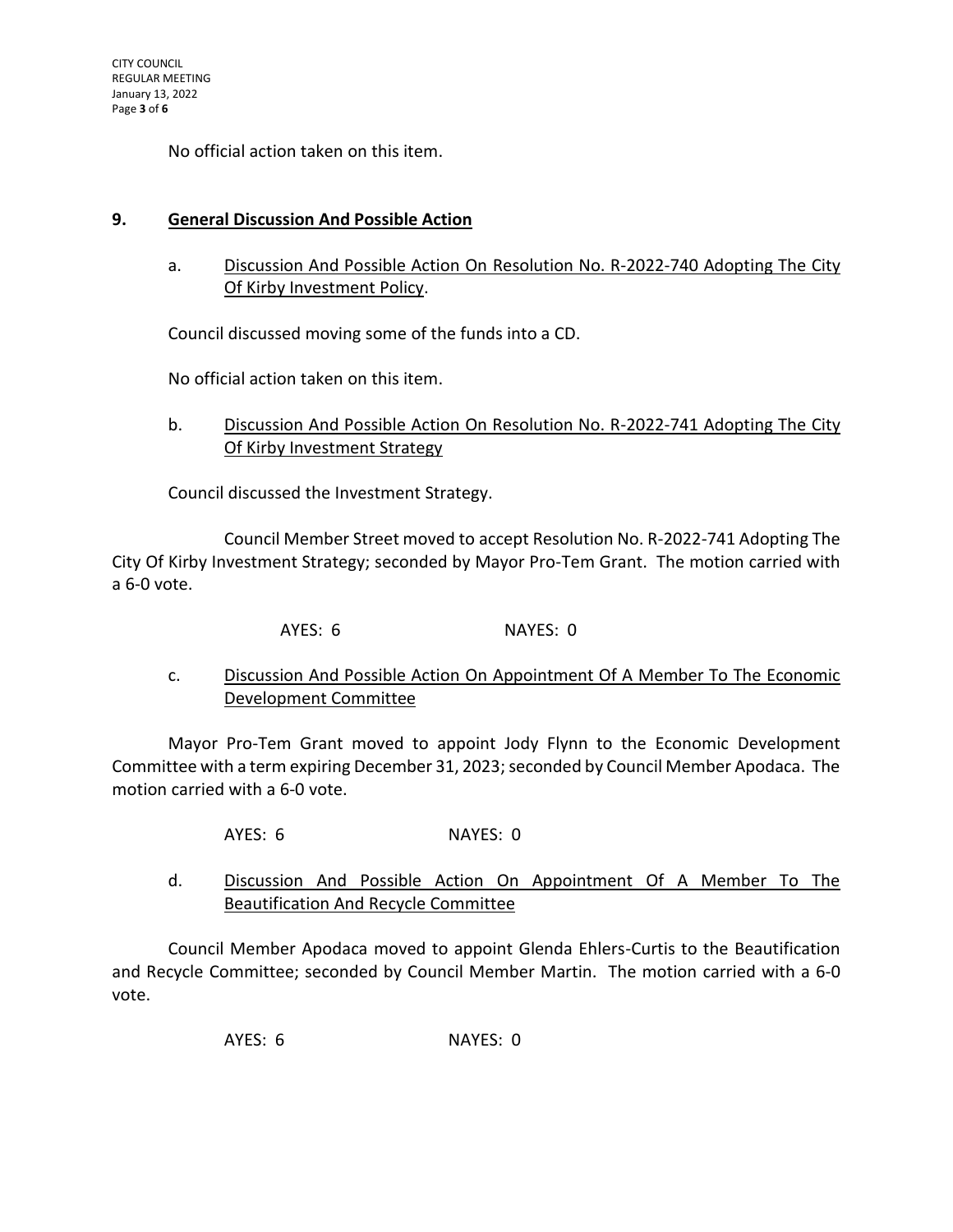#### e. Update, Discussion And Possible Action On K-9 Jake

Chief Cardona informed Council that Mr. Guzman, CEO/Director of Operations at JIREH K-9 Training Academy, has agreed to accept K-9 Jake if Council votes to relinquish all rights at no cost.

Council discussed K-9 Jake and what is best for him and the City.

Mayor Pro-Tem Grant moved to release ownership of K-9 Jake to Mr. Ramiro Guzman, retire K-9 Jake's badge and relinquish all rights at no cost; seconded by Council Member Apodaca. The motion carried with a 6-0 vote.

AYES: 6 NAYES: 0

f. Discussion And Possible Action on SWAT Agreement Renewal.

Chief Cardona presented the procedures for the SWAT team procedures. The cost will be \$6,500.

Council discussed this item.

There was no official action taken on this item.

g. Update, Discussion And Possible Action On City Council Candidate Filing Application Addendum

Council discussed this item.

Mayor Pro-Tem Grant moved to allow the City Council Candidate filing application addendum to be included in the City Council Candidate packet; seconded by Council Member Apodaca. The motion failed with a 3-3 vote.

AYES: 3 NAYES: 3 (Council Members Street, Grider and Martin)

## **10. Executive Session**

a. Deliberate Evaluation Of The Public Works Director – Possible Executive Session Pursuant To Texas Government Code Section 551.074, Personnel Matters

Mayor Aldrich closed the regular meeting at 7:49 P.M. to convene into Executive Session to deliberate evaluation of the Public Works Director – possible executive session pursuant to Texas Government Code Section 551.074, personnel matters.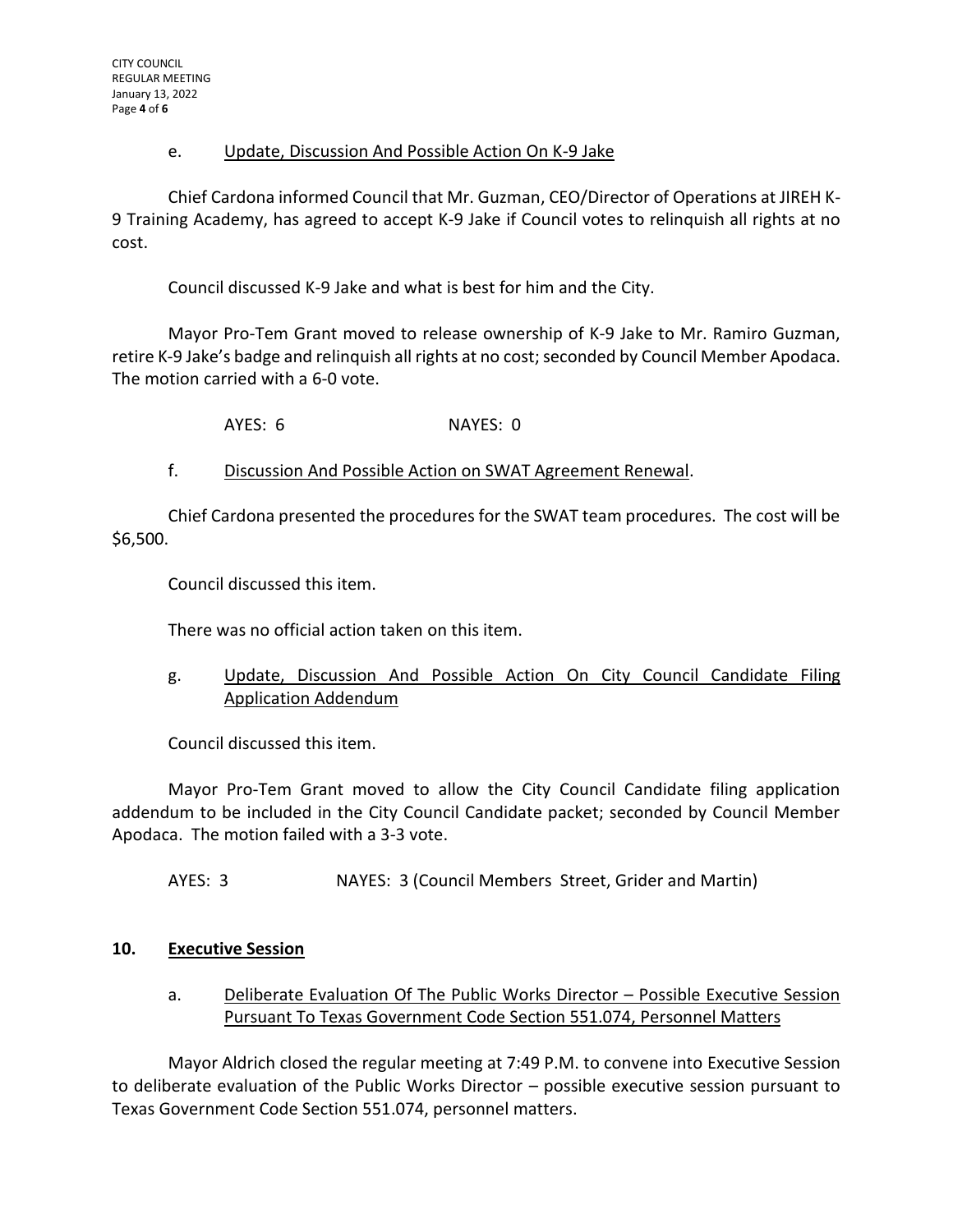Mayor Aldrich reconvened the regular meeting at 8:18 P.M., stating there was not action taken in executive session.

### **11. City Manager Announcements**

#### a. Announcements On City Events And Items Of Community Interest.

City Manager Vernon said City offices will be closed on January 17, 2022 recognizing Martin Luther King, Jr. Day. She reminded everyone about winter averaging and rebate program.

#### **12. Request And Announcements**

# a. Requests By Mayor And Council Members For Items To Be Placed On Future City Council Agendas And Announcements On City Events/Community Interest

Council Member Street – She said the Senior Center repairs at gazebo will start soon. The Center is having a Valentine Day Spaghetti Lunch event. Call the Senior Center to reserve/prepay, ask questions. She spoke about a Grant Development Workshop she wants to attend and asked if the City will pay for it? She wanted to schedule time to meet with Mayor Aldrich. She thanked City employees, first responders, and asked everyone to stay warm and safe.

Council Member Grider – She announces several events: Beautification and Recycle Committee will have Fiesta contest, Travel the Trail - January 19 and February 16; youth program activity suspended due to COVID; planning spring activities. On January 17, 9:00 A.M. Major Taylor Cycling Club bike event -35 miles - contact Council Member Grider for additional information. Goals – create youth activities, plan and organize a festival, funds for animal control services. Community service for youth in the future; infrastructure, streets, connect trail to parks. Prayers for Patsy Flores family. She is here for residents to be their voice. Keep giving feedback and hopes this year we can all work together.

Mayor Pro-Tem Grant – He asked that the Community Garden be placed on the next agenda.

Council Member Apodaca – She thanked Ms. Flynn and Ms. Curtis for volunteering, she thanked department heads, city employees. She thanked everyone who reached out to her and offered their prayers for her family.

Council Member Martin – He said he attended the North East Partnership and the topic was I-H 35 Corridor. On January 26 there will be an appreciation lunch for all city employees at the Fire Department starting at noon. Wednesday, January 19 is the first day to file for the election. Potholes are still a concern and the streets need to be repaired.